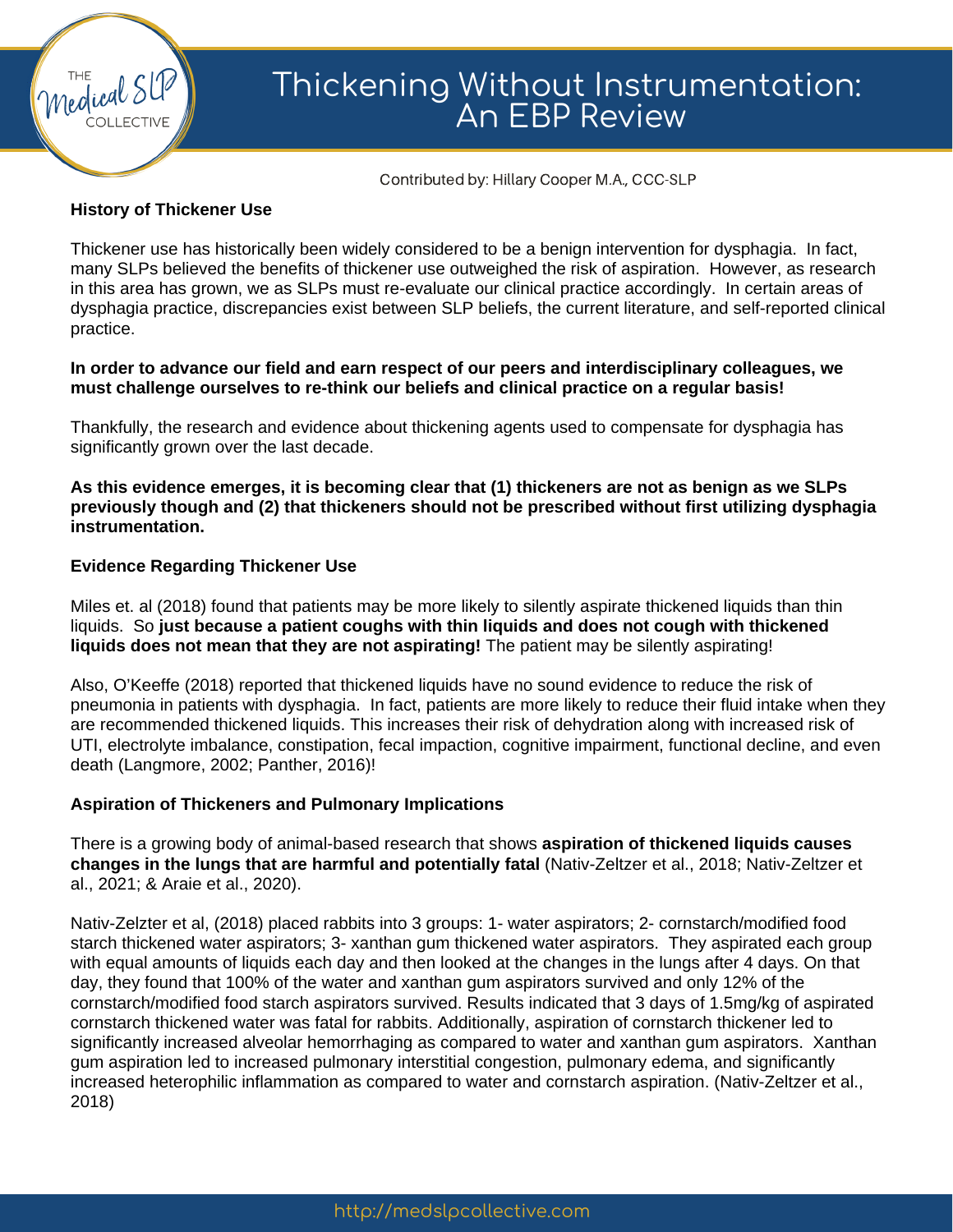

# Thickening Without Instrumentation: An EBP Review

Further study in rats by Nativ-Zeltzer's group r in 2020 agreed with the 2018 rabbit study that recurrent aspiration of xanthan gum thickened liquids can lead to increased pulmonary inflammation. (Nativ-Zeltzer et al., 2021)

Along with inducing pulmonary inflammation, Araie et al (2020) found that aspiration of thickened liquids can also prolong the duration of lung injury in mice.

#### **Clinical implications for Thickener Use**

Now, knowing the risk of silent aspiration of thickened liquids, thanks to Miles et al (2018), and what can happen to the pulmonary system when thickeners are aspirated, thanks to Araie et al (2020); Nativ-Zeltzer et al, (2018); and Nativ-Zeltzer et al, (2020) we must take that information to guide our practice.

Along with the pulmonary risk, we should keep in mind that SLPs have been found to misdiagnose dysphagia up to 70% of the time at the bedside (Leder & Espinosa, 2002). That means we are putting patients at risk for dehydration and other serious diagnoses for potentially no reason at all!

Because of these considerations, we must reconsider the use of thickened liquid trials as part of our bedside swallow examinations. **Based on current evidence, the use of thickened liquids is contraindicated (in most cases) in the absence of dysphagia instrumental assessment due to the risk of pulmonary harm.**

We need to weigh the risk of pulmonary harm and other risks of thickened liquid use prior to prescribing them for each patient. There is no "one-size-fits-all" option.

#### **What to do without access to instrumentation**

Unfortunately, there are times where we are unable to determine the need for instrumentation and complete it quickly. This is where it is important to understand the risks/benefits of each potential choice!

Ensure to discuss with the medical team, the patient/caregivers, and use your clinical (and evidence-based) knowledge. Consider the list of predictors of aspiration as Langmore et al., (2002) pointed out. In order of highest risk: Suctioning, COPD, CHF, Feeding Tube, Bedfast, High Case Mix Index, Delirium, Weight Loss, Dysphagia, and UTI.

Using that along with the knowledge from Ashford (n.d.) that shows the presence of aspiration, a compromised immune system, and poor oral health all contribute to the development of aspiration pneumonia, we can determine the risks associated with each potential option.